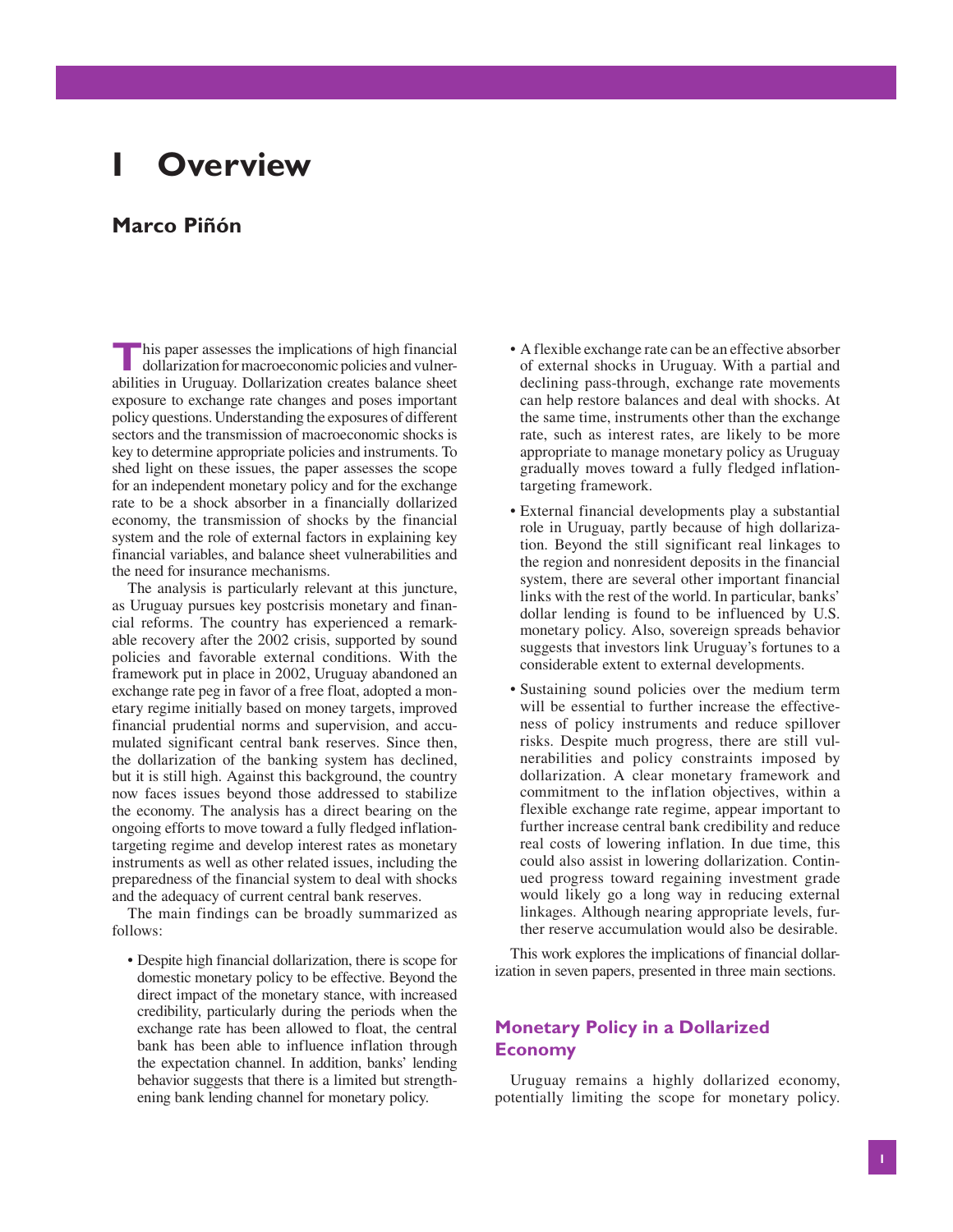Under outright dollarization, monetary policy is generally expected to play little or no role. In Uruguay, however, although financial dollarization is among the highest in the world, the peso is the basis for most transactions and contracts in the economy. Thus, the question of whether there is scope for monetary policy is an empirical issue:

- Gelos and Rossi Iriondo study the determinants and dynamics of inflation and explore the expectation channel of monetary policy. With higher-thantargeted inflation, lowering inflation has become among the authorities' top short-term policy concerns. The study establishes econometrically that forward-looking expectations have been the key drivers of inflation, particularly since the adoption of a flexible exchange rate. This is an important insight because it suggests that inflation could be lowered without large economic activity costs. It also shows that the central bank has been gaining credibility, with announced inflation targets playing an increasing role in forming expectations. Fiscal variables, in turn, are among the factors explaining expectations. Monetary aggregates become important only after the adoption of a flexible exchange rate regime over longer-term horizon forecasts.
- López-Mejía, Rebucci, and Saizar assess the exchange rate pass-through to domestic prices and the effectiveness of a flexible exchange rate as a shock absorber and indirect channel of transmission of monetary policy. The authors show that the pass-through began to decline as early as 1994– 95 but has become unstable since late 2005. This result suggests that the exchange rate has become a less effective nominal anchor. Thus, the role of an appreciation in offsetting inflationary pressures, although still important, has decreased. It also means that the exchange rate can generate expenditure switching effects, helping isolate the economy from shocks. Using an innovative Bayesian approach, the study also provides further evidence that monetary policy credibility has generally increased, giving the central bank larger scope to conduct monetary policy effectively. However, in contrast with Gelos and Rossi Iriondo, who found a steady increase in credibility, this study suggests a moderate decline between 2006 and mid-2007. The research also finds that increased credibility could lower dollarization, although long periods of time may be needed.

 A further aspect to assess the scope for monetary policy is whether there exists a credit channel for monetary policy in Uruguay. To the extent that banks' lending reacts to monetary policy changes, the scope and effectiveness of monetary policy would be enhanced. This discussion is presented in

the second section as part of a more comprehensive study of banks' lending behavior, going beyond the credit channel.

#### **External Linkages Under Dollarization**

Given the importance of external developments for a small, open, and dollarized economy, this part assesses key aspects of Uruguay's financial linkages with the rest of the world. The country has made significant strides in reducing vulnerabilities associated with external developments. For example, nonresident deposits in the banking system, which were at the center of the 2002 crisis, have been halved as a share of total deposits, and exports have become geographically more diversified. Still, banks' balance sheets are likely to be affected by changes in U.S. monetary conditions, given their substantial holdings of U.S. financial assets and, more generally, the high degree of dollarization of their operations. Moreover, in line with other middle-income economies, global and emerging market conditions appear to have become more important in recent years.

- Gelos and Piñón analyze the transmission of macroeconomic shocks by the domestic banking system. Relying on detailed microeconomic data, they exploit the time series and cross-section dimensions of the data to draw inferences on banks' behavior. The transmission of domestic monetary policy changes, an issue more related to the previous section, is studied here within a single framework for domestic and external shocks. The results suggest a limited but growing lending channel for monetary policy, with banks decreasing or increasing peso lending as domestic monetary conditions tighten or loosen, respectively. A similar transmission of foreign shocks is found, with banks adjusting dollar lending to changes in U.S. interest rates. Supporting the hypothesis on the role of financial frictions in the behavior of banks, the effects are stronger for less liquid and less capitalized banks. Thus, as the share of peso lending continues to increase, the impact of monetary policy will become stronger. That said, with dollar lending still representing the largest share, external shocks remain key determinants of bank lending.
- In a second study, Gelos and Piñón examine the competitive conditions of the Uruguayan banking system. This is important not only to assess prospects for increased financial intermediation, but also because imperfect competition may propagate external shocks and amplify swings (Mandelman, 2006). Using techniques from the new empirical industrial organizations approach (Panzar and Rose methodol-